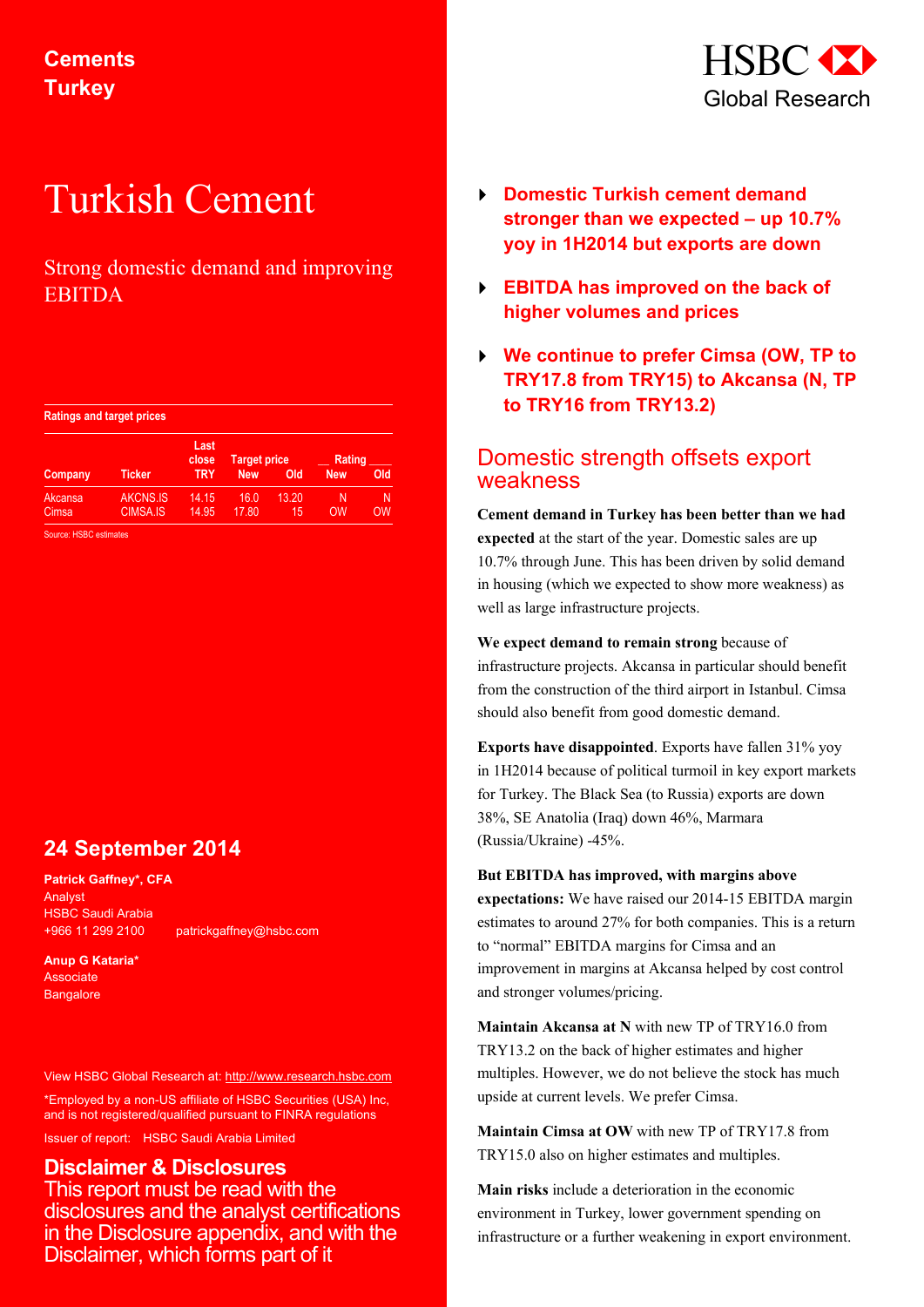

# Strong domestic demand

- ▶ Domestic demand has surprised on the upside, helped by warmer weather in 1H and upbeat domestic market in 1H
- Future demand helped by high infrastructure spending in particular with key big ticket projects
- EBITDA margin improvement well above expectations, on the back of volumes, pricing and cost controls

# Stronger demand than expected

## Domestic sales up more than 10% in 1H; total sales up c4%

The cement sector in Turkey is going through a complex time characterized by very strong domestic demand but weak exports. Domestic demand has been driven by a large infrastructure pipeline from the government. Exports, however, have been affected by the political and security issues in neighbouring countries. Major export markets for Turkish cement include Iraq, Syria and Russia. Even North Africa, which has seen steady demand in some states, has shown a drastic decline in sales for the Turkish operators.

| <b>Cement statistics for 1H2014</b> |                   |          |              |                       |                    |                |              |                    |  |  |
|-------------------------------------|-------------------|----------|--------------|-----------------------|--------------------|----------------|--------------|--------------------|--|--|
| 1H2014                              | <b>Production</b> |          |              | <b>Domestic sales</b> |                    | <b>Exports</b> |              | <b>Total sales</b> |  |  |
|                                     | 000s of tons      | % yoy    | 000s of tons |                       | % yoy 000s of tons | % νον          | 000s of tons | % yoy              |  |  |
| <b>MARMARA</b>                      | 8.079             | 0.81%    | 7.502        | 10.58%                | 584                | $-45.04%$      | 8.085        | 3.05%              |  |  |
| AGEAN                               | 3,205             | 0.94%    | 2,662        | $-3.78%$              | 544                | 25.44%         | 3.206        | 0.18%              |  |  |
| <b>MEDITERRANEAN</b>                | 8.563             | $-0.20%$ | 6.275        | 19.19%                | 2.204              | $-29.25%$      | 8.479        | 1.18%              |  |  |
| <b>BLACK SEA</b>                    | 4.997             | 10.32%   | 4.769        | 17.18%                | 265                | $-38.03%$      | 5.034        | 11.93%             |  |  |
| CENTRAL ANATOLIA                    | 5.176             | 0.05%    | 5.176        | 0.56%                 |                    | $-100.0\%$     | 5.176        | 0.2%               |  |  |
| <b>EAST ANATOLIA</b>                | 2.318             | 4.93%    | 2.300        | 5.12%                 | 4                  | $-72.23%$      | 2.303        | 4.66%              |  |  |
| SOUTH EAST ANATOLIA                 | 3.780             | 7.30%    | 3.318        | 23.78%                | 447                | $-46.05%$      | 3.764        | 7.31%              |  |  |
| <b>TOTAL</b>                        | 36.119            | 2.60%    | 32.002       | 10.73%                | 4.047              | $-31.38%$      | 36.049       | 3.59%              |  |  |

Source: Turkish Cement Manufacturers Association

Domestic sales are up 10.7% through June, while exports are down 31%. Overall, though, given that the domestic market has been so strong, total sales are up 3.6%.

We believe that the domestic situation will continue to be strong because of large infrastructure projects. This is most clear in the area around Istanbul with the third bridge, the third airport and the Istanbul canal projects. However, there is some concern over the status of some of these projects, particularly the Istanbul canal and the Third Airport, neither of which have started construction. Akcansa is a beneficiary of demand in Marmara (Istanbul region), so if the projects do not come through, the stock would probably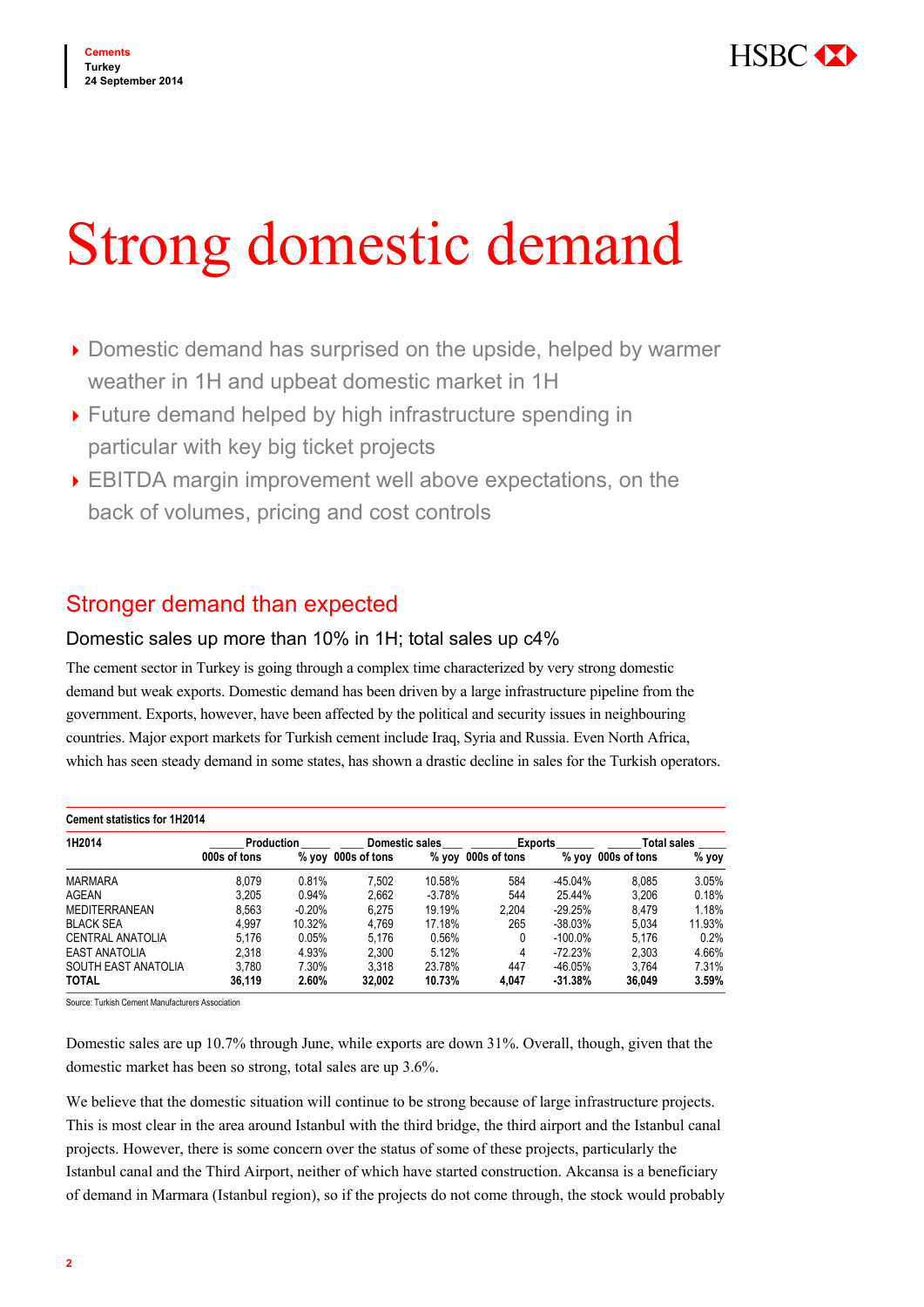

suffer. Cimsa should also benefit from strong domestic demand, albeit not as directly. As we can see in the table below, there are a large number of projects.

| Turkish government 2023 Roadmap               |                                                                                 |                                                                    |
|-----------------------------------------------|---------------------------------------------------------------------------------|--------------------------------------------------------------------|
| <b>Project Name</b>                           | Developer                                                                       | <b>Project status</b>                                              |
| <b>Istanbul Third Airport</b>                 | <b>IGA Consortium</b>                                                           | Construction expected to kick off in 2015                          |
| Akkuyu & Sinop Nuclear Power Plants           | RusAtom                                                                         | Environment permit (CED) awaited                                   |
| <b>Istanbul Finance Center</b>                | Halk REIT, Vakif REIT, Is Reit & others                                         | Infrastructure works complete; construction to<br>kick off in 2015 |
| Istanbul Third Bridge and N. Marmara Highway  | IC ICTAS-Astaldi                                                                | Bridge is expected to finish in 2Q2015                             |
| Canallstanbul                                 | NA.                                                                             | Not tendered yet                                                   |
| Istanbul-Izmir highway                        | Otovol AS                                                                       | Phase 1 is expected to be completed in 2015                        |
| High-speed rails (Ankara, Konya, Izmir, Kars) | Various                                                                         | Three lines expected to be completed by 2015,<br>2017 & 2018       |
| 500k social houses                            | <b>TOKI</b>                                                                     | On-going                                                           |
| Local car                                     | TUBITAK finalists (Hema-Magna, Karsan,<br>Isuzu, Hisarlar, Malkoclar-Derindere) | Not tendered yet                                                   |

Source: Government of Turkey information, HSBC

On the export side, it is difficult to know when the political situation in the surrounding countries will improve, but we believe that the Turkish cement names should be able to take part in any of the re-building once that happens. Iraq was a country with significantly greater demand than supply, and if the political situation improves, this situation will likely recur in the short term.

**EBITDA has also improved** because of higher prices and good cost control. It helps that energy prices have been mostly flat (power prices have been flat, while petcoke is slightly down, and recently global oil prices have fallen). This has resulted in significant improvement in EBITDA margins for both Akcansa and Cimsa that we believe is sustainable.

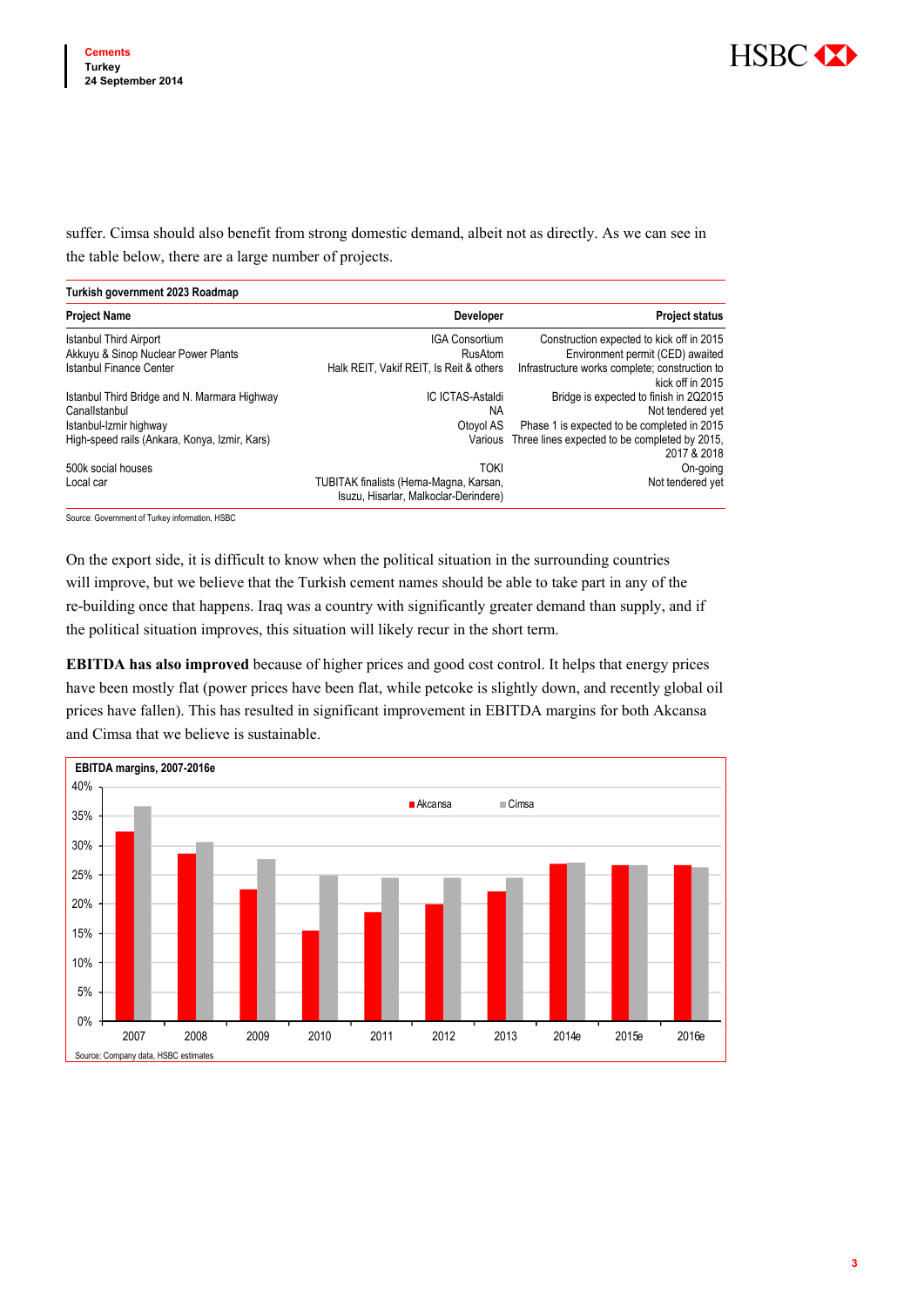

# Akcansa

- ▶ Strong sales in 1H helped by construction around Istanbul
- ▶ EBITDA margin shows significant improvement to c27%
- ▶ Remain N but raise TP to TRY16.0 from TRY13.2

# Akcansa benefiting from Istanbul demand, but expensive

Akcansa has done much better this year than we expected on both the revenue line and the EBITDA line. We expect revenues to grow 15% yoy in 2014 on the back of stronger domestic demand which should more than offset weakness in exports.

Major ongoing and new projects include the third bridge over the Bosphorus (near Istanbul) and the third airport for Istanbul. As construction activities on the third bridge continue, the height of the abutments has reached 282 meters and should top out at approximately 320m long. Akcansa will provide ready-mix concrete (RMC) to the bridge until January 2015. In 2015 and 2016, the company will provide RMC to the highway viaducts on European side.

According to management, the initial phase of the third airport project is expected to bring 2.5m tonnes of cement demand between 2015 and 2017, excluding the connecting roads and potential light rail system. This implies an annual demand of 1m tonnes for 2016 and 2017, which corresponds to c.6% of total consumption in the Marmara region.

EBITDA has benefited from lower fuel costs. Akcansa's coal and petcoke (or petroleum coke is an oil by-product used as fuel in the cement kilns) costs declined around 3-5% in 2014 y-t-d. In January 2015, Tupras will start producing high-SO petcoke and Akcansa would be able to purchase this petcoke at relatively cheaper prices, according to management. We expect prices to increase in line with costs, so EBITDA should remain relatively stable. Management believes that a10% increase in electricity tariffs is likely in Q4, and we have included this in our model. There would be further upside to our figures if electricity tariffs were not raised.

Working capital has increased, mainly because receivables for domestic sales (which have increased in the mix) are higher. Given the solid balance sheet (minimal debt and investments that are close to the debt amount), we do not believe this will be a problem for the company.

We have also seen top management changes at both companies. We believe these changes will have minimal impact since the employees have been with the companies and in the industry for some time. Sabanci Holding, which has large stakes in both announced top management changes following the departure of the Chairman of both Cimsa and Akcansa, Mr Gocmen, to EnerjiSA. Accordingly, Cimsa's CEO Mr Kamiloglu has been assigned as Akcansa's new CEO. Cimsa's CMO (ex-CFO) Ms Ozhatay has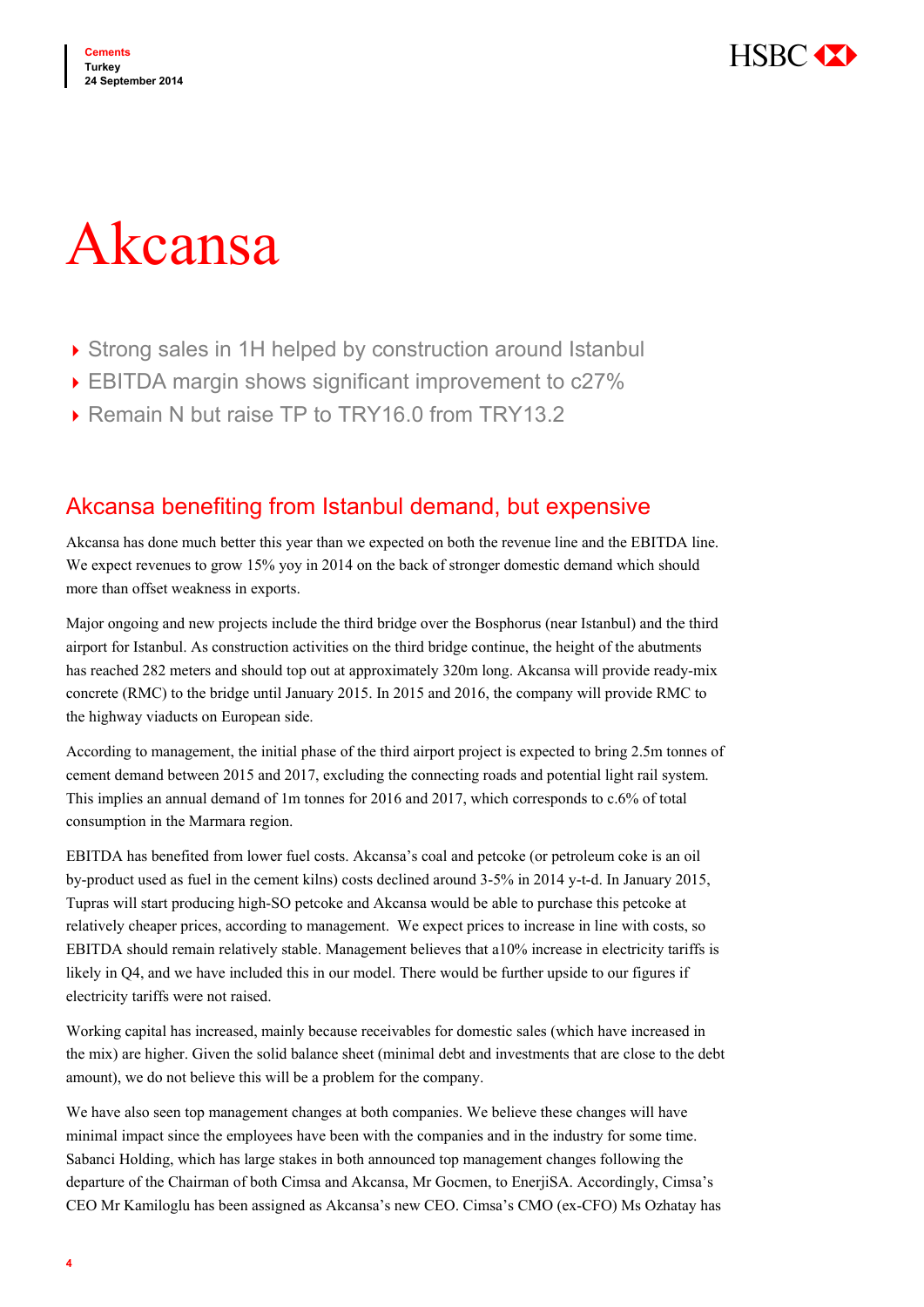

been assigned as the new CEO for Cimsa. Akcansa's CEO Mr Gurdal has been assigned as Chairman of both Akcansa and Cimsa, which is in line with how the companies have been run since Sabanci has owned them.

# Changes to estimates

We have raised our estimates to reflect 1H2014 results and our belief that margins will improve on the back of higher revenues. Specifically, we have increased our revenue figures, driven by both higher volumes and prices. Going forward we look for stable margins, albeit at a slightly lower level than in 2014e. Overall, we increase our EBITDA estimates by 27% for 2014, 22% for 2015 and 23% for 2016. The main reason is because we had energy costs increasing faster than cement price increases. Prices have come in significantly above our 1% price rise estimate for the full year; we now look for a 9% increase. In addition, there are some costs that are fixed, so any additional revenue has a disproportionate impact on EBITDA. While we still expect costs to rise 3% in 2014e, this is well below the price increases, driving EBITDA margin significantly higher, from 23% to 26%. In future years, we expect relatively similar price and cost increases (around 5% each), which keeps EBITDA margin flat. However, we do believe there is potential for volume gains, meaning that revenues will growth faster than prices. Given the leverage in the model, this increases net income by 28%, 23% and 22%, respectively.

|               | Changes to estimates (December year end) |         |         |        |         |            |        |         |            |        |  |  |
|---------------|------------------------------------------|---------|---------|--------|---------|------------|--------|---------|------------|--------|--|--|
| <b>TRYm</b>   | 2013a                                    |         | 2014e   |        |         | 2015e      |        |         | 2016e      |        |  |  |
|               | Actual                                   | Old     | New     | Change | Old     | <b>New</b> | Change | Old     | <b>New</b> | Change |  |  |
| Net Sales     | 1.202.2                                  | 1.273.0 | 1.387.2 | 9%     | 1.371.1 | 1.486.9    | 8%     | 1.473.0 | 1.600.1    | 9%     |  |  |
| <b>EBITDA</b> | 266.7                                    | 293.6   | 372.3   | 27%    | 320.5   | 392.3      | 22%    | 344.0   | 422.8      | 23%    |  |  |
| EBITDA margin | 22%                                      | 23%     | 27%     |        | 23%     | 26%        |        | 23%     | 26%        |        |  |  |
| Net profit    | 157.9                                    | 182.2   | 233.9   | 28%    | 203.5   | 250.5      | 23%    | 227.5   | 278.3      | 22%    |  |  |
| Net margin    | 13%                                      | 14%     | 17%     |        | 15%     | 17%        |        | 15%     | 17%        |        |  |  |

Source: Company data, HSBC estimates

# Valuation and risks

We use a blend of DCF, EV/tonne and peer multiple comparisons to value Akcansa. Our DCF assumptions are: an 8.5% RfR (from 9.5%, on lower long-term interest rates), a 5.5% ERP and a 0.8 beta, leading to a 11.7% WACC (from 12.4%). We assume a 2% terminal growth rate (unchanged). Our DCF model yields a valuation of TRY17.2 per share, up from TRY13.3 reflecting the higher estimates.

Akcansa is trading at an EV/tonne of USD130, which is a premium to the domestic average of USD110/t. When we apply the domestic average of USD110 to Akcansa's capacity of 9mtpa we obtain a valuation of TRY11.1 per share (up from TRY9.7). The rise in our valuation mainly reflects higher comparable valuations – we were previously using USD100/t.

On the multiples front, Akcansa is currently trading at a 11.9x 2014e PE and 11x 2015e, compared to global peer averages of 19.1x and 14.5x, respectively. The company is trading at EV/EBITDAs of 7.5x 2014e and 6.8x 2015e compared with a global peer average of 9.9x for 2014e and 8.6x for 2015e. Applying the average of the peer multiples for both EV/EBITDA and P/E for both years leads to a valuation of TRY19.8 per share (from TRY17.0). As with EV/ton above, the higher value comes from higher comparable PEs and EV/EBITDAs.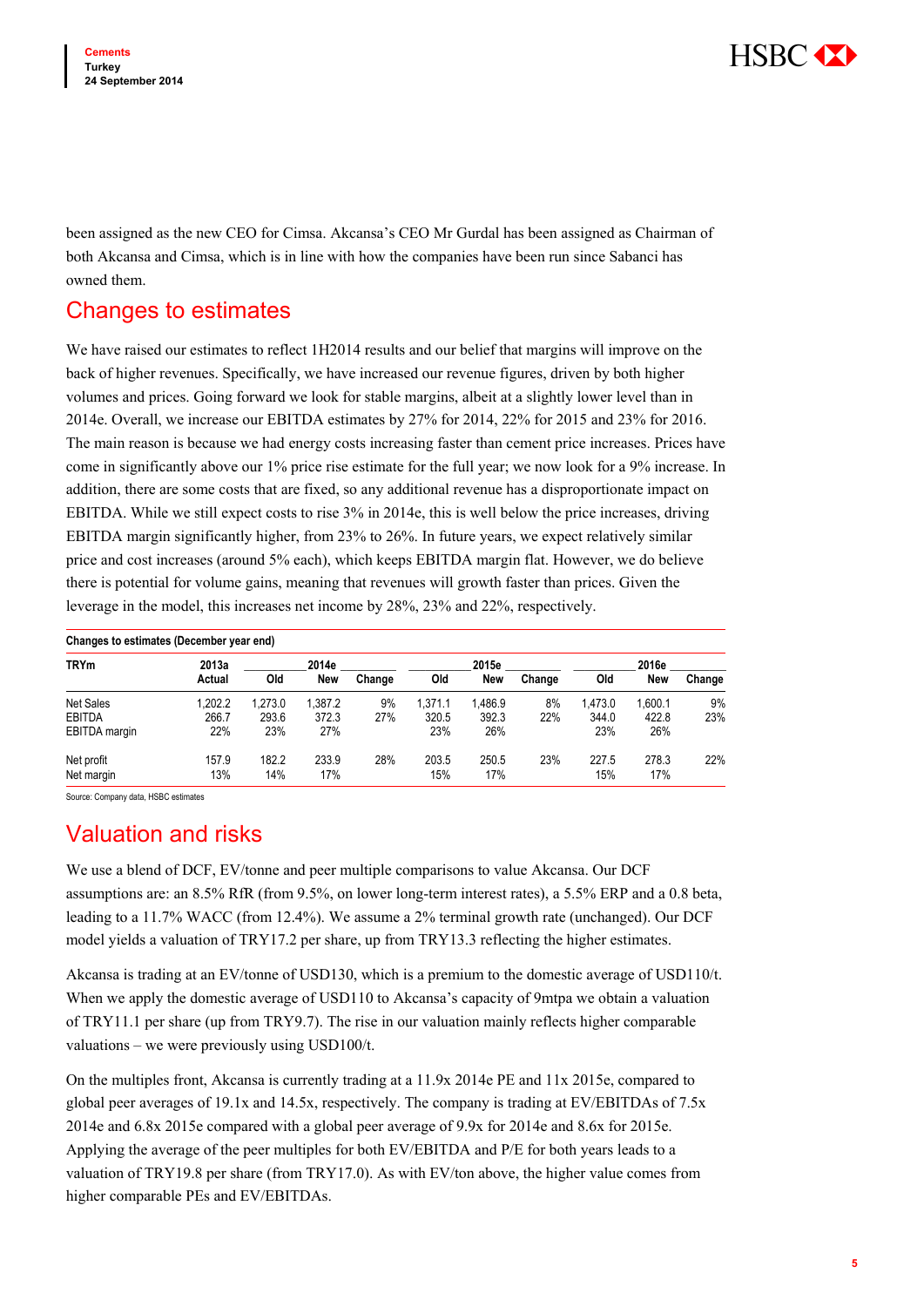

Taking the average of the three methodologies, we derive a new target price of TRY16.0 per share (from TRY13.2 previously). Under our research model, for stocks without a volatility indicator, the Neutral band is 5ppts above and below the hurdle rate for Turkish stocks of 12.5%. Our target price implies a potential return of 10%, which is within the Neutral band; therefore, we maintain our Neutral rating. Potential return equals the percentage difference between the current share price and the target price, including the forecast dividend yield when indicated.

### Risks

**Downside:** Any delays in the construction of big ticket projects in the Marmara region are a downside risks. Stronger-than-expected increases in Akcansa's raw material and fuel costs are also causes for concern.

**Upside:** Additional infrastructure and residential project launches and exclusive agreements to supply cement to any of these projects.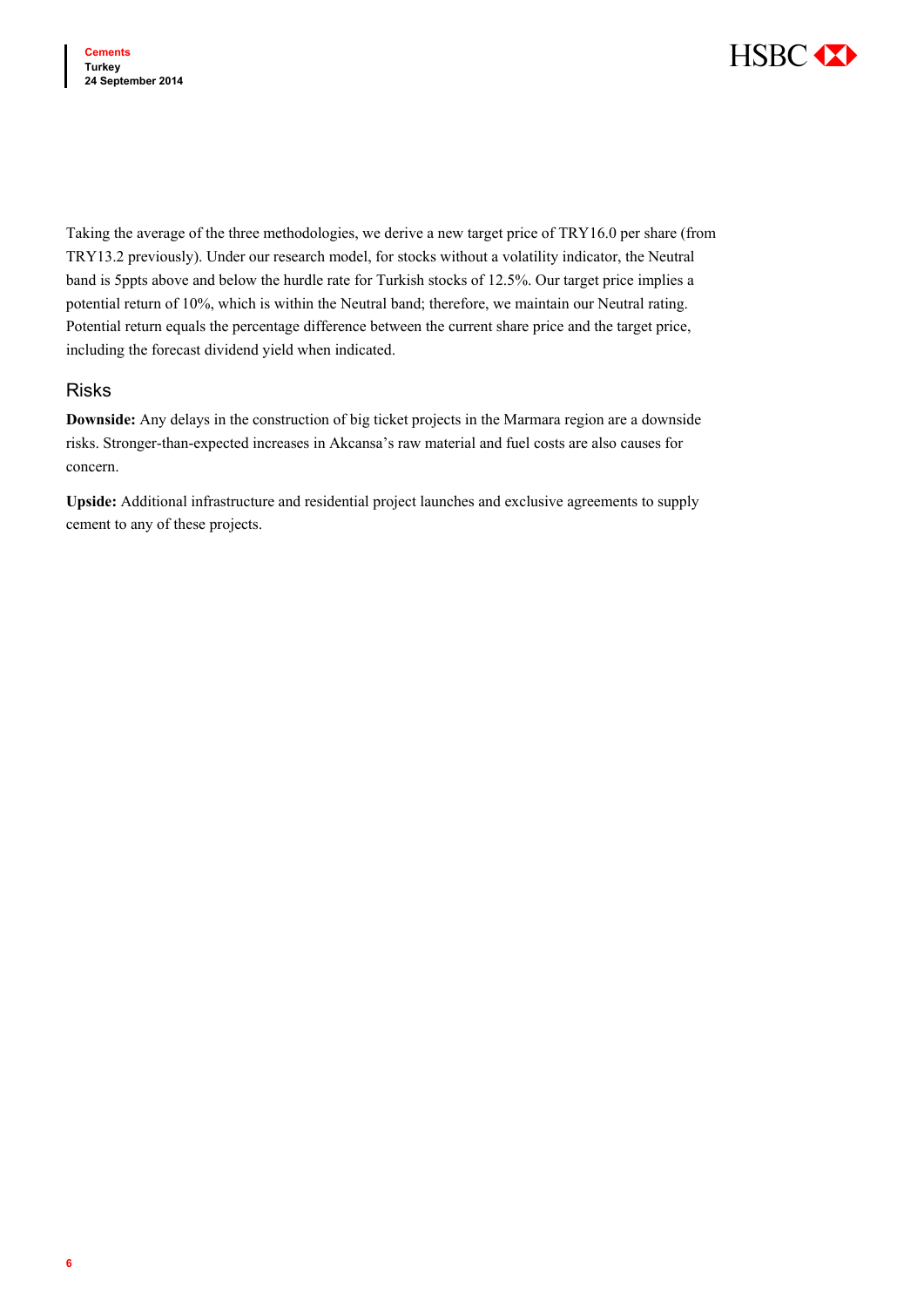

# Financials & valuation: Akcansa Neutral Neutral Neutral Neutral

| <b>Financial statements</b>  |          |          |          |          |  |  |  |  |  |
|------------------------------|----------|----------|----------|----------|--|--|--|--|--|
| Year to                      | 12/2013a | 12/2014e | 12/2015e | 12/2016e |  |  |  |  |  |
| Profit & loss summary (TRYm) |          |          |          |          |  |  |  |  |  |
| Revenue                      | 1,202    | 1,387    | 1,487    | 1,600    |  |  |  |  |  |
| <b>EBITDA</b>                | 267      | 372      | 392      | 423      |  |  |  |  |  |
| Depreciation & amortisation  | $-63$    | $-65$    | $-69$    | $-70$    |  |  |  |  |  |
| Operating profit/EBIT        | 203      | 307      | 324      | 353      |  |  |  |  |  |
| Net interest                 | $-18$    | $-17$    | $-12$    | $-7$     |  |  |  |  |  |
| <b>PRT</b>                   | 197      | 291      | 311      | 346      |  |  |  |  |  |
| <b>HSBC PBT</b>              | 197      | 291      | 311      | 346      |  |  |  |  |  |
| Taxation                     | $-38$    | -55      | $-59$    | $-66$    |  |  |  |  |  |
| Net profit                   | 158      | 234      | 251      | 278      |  |  |  |  |  |
| HSBC net profit              | 158      | 234      | 251      | 278      |  |  |  |  |  |
| Cash flow summary (TRYm)     |          |          |          |          |  |  |  |  |  |
| Cash flow from operations    | 234      | 244      | 304      | 330      |  |  |  |  |  |
| Capex                        | $-88$    | $-110$   | $-35$    | $-30$    |  |  |  |  |  |
| Cash flow from investment    | $-88$    | $-110$   | $-35$    | $-30$    |  |  |  |  |  |
| <b>Dividends</b>             | $-109$   | $-111$   | $-164$   | $-175$   |  |  |  |  |  |
| Change in net debt           | -47      | 22       | $-93$    | $-118$   |  |  |  |  |  |
| FCF equity                   | 90       | 62       | 198      | 227      |  |  |  |  |  |
| Balance sheet summary (TRYm) |          |          |          |          |  |  |  |  |  |
| Intangible fixed assets      | 165      | 163      | 161      | 159      |  |  |  |  |  |
| Tangible fixed assets        | 665      | 712      | 680      | 642      |  |  |  |  |  |
| <b>Current assets</b>        | 479      | 603      | 740      | 900      |  |  |  |  |  |
| Cash & others                | 16       | 64       | 158      | 275      |  |  |  |  |  |
| <b>Total assets</b>          | 1.477    | 1.674    | 1.778    | 1,898    |  |  |  |  |  |
| Operating liabilities        | 232      | 234      | 249      | 264      |  |  |  |  |  |
| Gross debt                   | 179      | 249      | 249      | 249      |  |  |  |  |  |
| Net debt                     | 163      | 185      | 92       | $-26$    |  |  |  |  |  |
| Shareholders funds           | 987      | 1,111    | 1,197    | 1,300    |  |  |  |  |  |
| Invested capital             | 1,061    | 1,180    | 1,175    | 1,162    |  |  |  |  |  |

| Ratio, growth and per share analysis |          |          |          |          |  |  |  |
|--------------------------------------|----------|----------|----------|----------|--|--|--|
| Year to                              | 12/2013a | 12/2014e | 12/2015e | 12/2016e |  |  |  |
| Y-o-y % change                       |          |          |          |          |  |  |  |
| Revenue                              | 13.9     | 15.4     | 7.2      | 7.6      |  |  |  |
| EBITDA                               | 26.5     | 39.6     | 5.4      | 7.8      |  |  |  |
| Operating profit                     | 32.3     | 51.2     | 5.3      | 9.0      |  |  |  |
| PBT                                  | 32.9     | 47.7     | 7.1      | 11.1     |  |  |  |
| <b>HSBC EPS</b>                      | 31.5     | 48.2     | 7.1      | 11.1     |  |  |  |
| Ratios (%)                           |          |          |          |          |  |  |  |
| Revenue/IC (x)                       | 11       | 12       | 1.3      | 14       |  |  |  |
| <b>ROIC</b>                          | 15.9     | 22.4     | 22.4     | 24.6     |  |  |  |
| <b>ROE</b>                           | 16.6     | 22.3     | 21.7     | 22.3     |  |  |  |
| <b>ROA</b>                           | 12.6     | 16.4     | 15.9     | 16.5     |  |  |  |
| EBITDA margin                        | 222      | 26.8     | 26.4     | 26.4     |  |  |  |
| Operating profit margin              | 16.9     | 22.2     | 21.8     | 22.1     |  |  |  |
| EBITDA/net interest (x)              | 14.7     | 22.3     | 32.2     | 61.2     |  |  |  |
| Net debt/equity                      | 16.4     | 16.5     | 7.6      | $-2.0$   |  |  |  |
| Net debt/EBITDA (x)                  | 0.6      | 0.5      | 02       | $-0.1$   |  |  |  |
| CF from operations/net debt          | 143.2    | 131.6    | 331.1    |          |  |  |  |
| Per share data (TRY)                 |          |          |          |          |  |  |  |
| EPS Rep (fully diluted)              | 0.82     | 1.22     | 1.31     | 1.45     |  |  |  |
| HSBC EPS (fully diluted)             | 0.82     | 1.22     | 1.31     | 1.45     |  |  |  |
| <b>DPS</b>                           | 0.57     | 0.58     | 0.86     | 0.92     |  |  |  |
| Book value                           | 5.16     | 5.80     | 6.25     | 6.79     |  |  |  |

| <b>Valuation data</b> |          |          |          |          |
|-----------------------|----------|----------|----------|----------|
| Year to               | 12/2013a | 12/2014e | 12/2015e | 12/2016e |
| EV/sales              | 2.3      | 2.0      | 1.8      | 1.6      |
| EV/EBITDA             | 10.4     | 7.5      | 6.8      | 6.1      |
| EV/IC                 | 2.6      | 2.4      | 2.3      | 2.2      |
| PE*                   | 17.6     | 11.9     | 11.1     | 10.0     |
| P/Book value          | 2.8      | 2.5      | 2.3      | 2.1      |
| FCF yield (%)         | 3.4      | 2.4      | 7.6      | 8.8      |
| Dividend yield (%)    | 3.9      | 4.0      | 5.9      | 6.3      |

Note: \* = Based on HSBC EPS (fully diluted)

| <b>Issuer information</b> |                 |                    |            |                               |
|---------------------------|-----------------|--------------------|------------|-------------------------------|
| (TRY)14.55<br>Share price |                 | Target price       | (TRY)16.00 |                               |
| Reuters (Equity)          | AKCNS.IS        | Bloomberg (Equity) |            | <b>AKCNS TI</b>               |
| Market cap (USDm)         | 1.240           | Market cap         | (TRYm)     | 2.786                         |
| Free float (%)            | 20              | Enterprise value   | (TRYm)     | 2778                          |
| Country                   | Turkey          | Sector             |            | <b>Construction Materials</b> |
| Analyst                   | Patrick Gaffney | Contact            |            | +966 1 299 2100               |



Note: price at close of 22 Sep 2014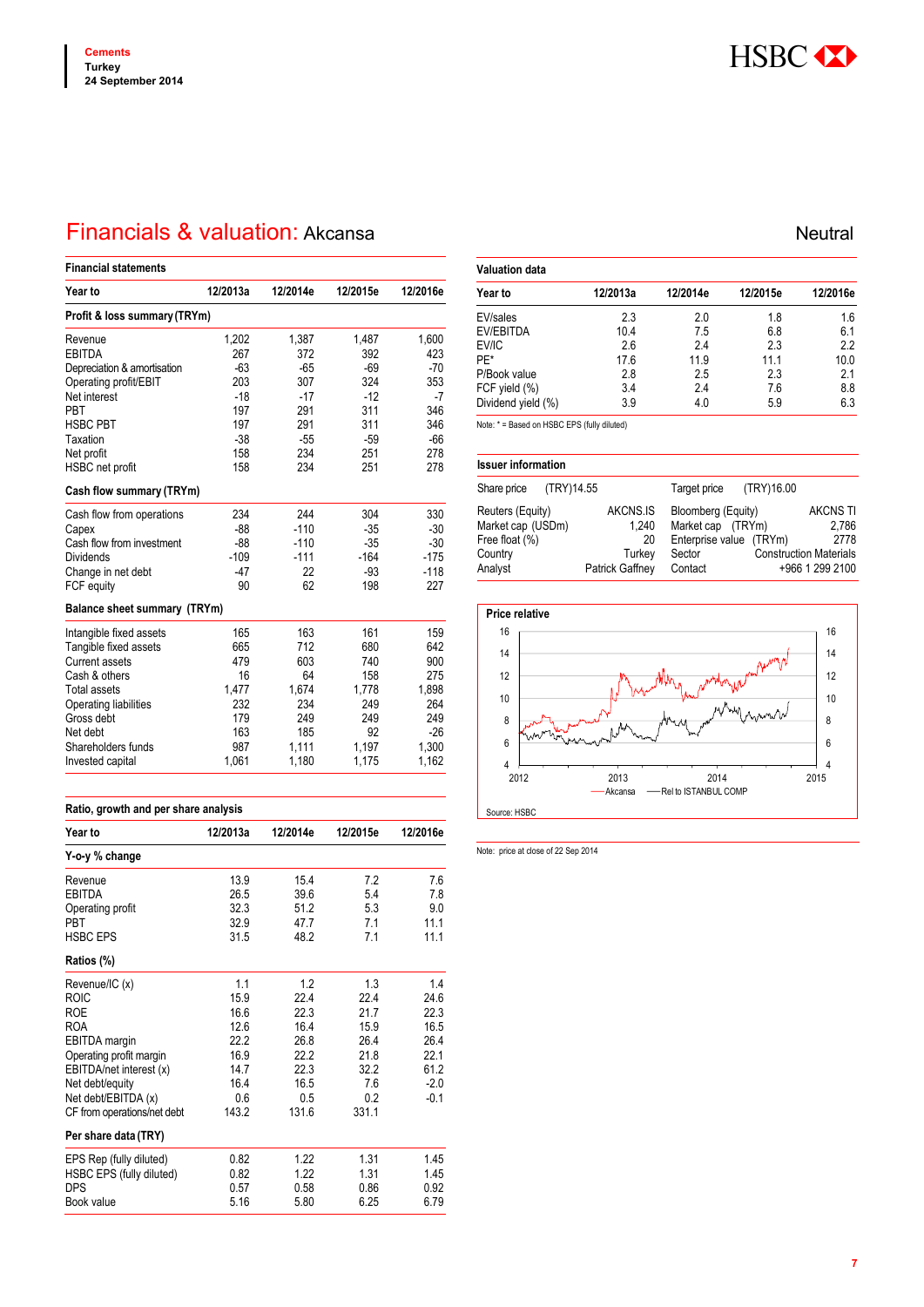

# Cimsa

- ▶ Strong sales in 1H2014, although not too far above our estimates
- EBITDA margin improvement has been very strong, though
- ▶ Remain OW but raise TP to TRY17.8 from TRY15.0

# Margin improvement driving outperformance

As with Cimsa, demand in 1H14 has been stronger than we had expected, although we have raised our revenue estimates for Cimsa by much less than for Akcansa given that Cimsa is already close to capacity and is a lesser beneficiary of Marmara demand. However, we have seen significant margin improvement at Cimsa, helped by higher prices (up around 10%) and flat to falling energy prices. With energy being one of the main drivers of disappointing margins over the past few years, this reversal/stability has resulted in a major improvement. We expect this to continue for some time, and have raised our EBITDA margins in future years as well due to our belief that energy prices (coke, fuel and electricity) will grow slower than price increases.

Cimsa announced that they have signed a share purchase agreement with owners of Sancim Cimento (unlisted) for USD221m. Sancim has 1.1m tonnes pa clinker and 1.4m tonnes pa cement production capacity and has become operational in 2010. The acquisition price implies USD200/t on current EV/clinker (and USD157/t of cement) which is at 25% premium to sector average of USD160/t (Cimsa trades at USD148/t) and construction cost of USD150/t.

We believe the premium to market is justified given the young age and location of the plant, but accretion will be relatively low given the premium price. The addition of Sancim Cimento will increase Cimsa's clinker capacity to 6.6m tonnes and grinding capacity to 8.4m tonnes. Sancim plant is located in Marmara close to Cimsa's Eskisehir plant, which will allow the company to tap into the lucrative Marmara market as well as improve synergies with existing Eskisehir plant. Acquisition is subject to the approval of the Competition Board. We have not included the acquisition in our numbers at this time.

# Changes to estimates

We have revised our model to take into account the 1H2014 results. We have also raised our revenue figures to reflect our belief that domestic demand will continue to more than offset weak export demand. Overall, we look for 13% growth in revenues this year (up from 10%), helped by higher prices and some volume increases. Our EBITDA margin estimate rises to 27% (from 24%) on higher prices and a smaller increase in energy costs. Overall, our revenues increase by 3% in 2014 but EBITDA jumps 17% and net income a higher 23% compared to our old estimates. We see similar trends in 2015 and 2016.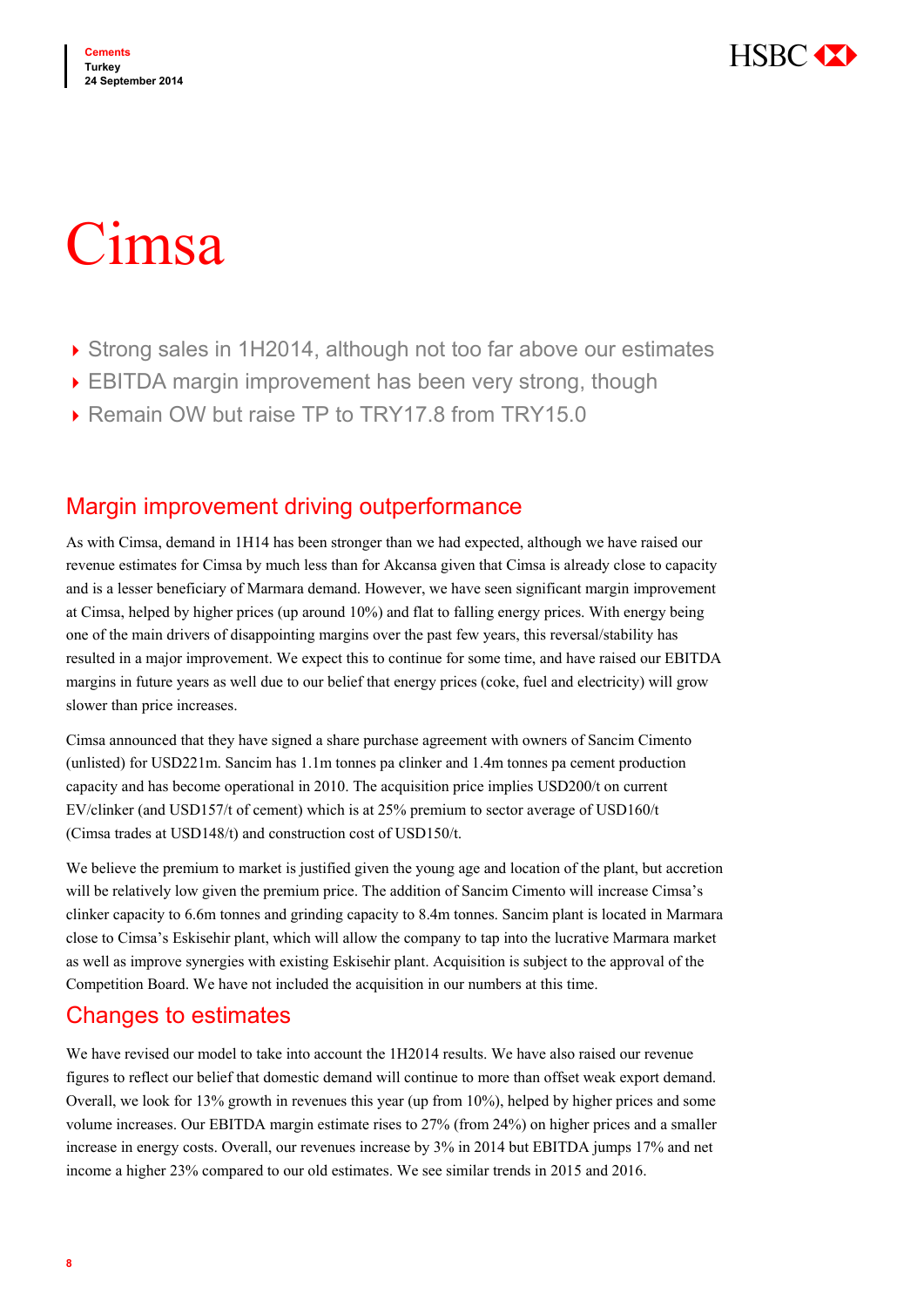| <b>Changes to estimates</b> |        |        |         |        |         |            |        |         |            |        |
|-----------------------------|--------|--------|---------|--------|---------|------------|--------|---------|------------|--------|
| <b>TRYm</b>                 | 2013a  |        | 2014e   |        |         | 2015e      |        |         | 2016e      |        |
|                             | Actual | Old    | New     | Change | Old     | <b>New</b> | Change | Old     | <b>New</b> | Change |
| <b>Net Sales</b>            | 953.7  | .051.3 | 1.078.9 | 3%     | 1.135.9 | 1.172.1    | 3%     | 1.234.0 | 1.273.8    | 3%     |
| <b>EBITDA</b>               | 234.1  | 248.9  | 291.9   | 17%    | 272.2   | 311.9      | 15%    | 291.3   | 334.5      | 15%    |
| EBITDA margin               | 25%    | 24%    | 27%     |        | 24%     | 27%        |        | 24%     | 26%        |        |
| Net profit                  | 302.3  | 151.6  | 186.7   | 23%    | 168.8   | 195.2      | 16%    | 184.4   | 213.8      | 16%    |
| Net margin                  | 32%    | 14%    | 17%     |        | 15%     | 17%        |        | 15%     | 17%        |        |

Source: Company data, HSBC estimates

# Valuation and risks

We use a blend of DCF, EV/tonne and peer multiple comparisons to value Cimsa. Our DCF assumptions are: a 8.5% RfR (from 9.5% on lower long-term interest rates), a 5.5% ERP and a 0.8 beta, leading to a 11.7% (from 12.4%) WACC. We assume a 2% terminal growth rate (unchanged). Our DCF model leads to a rise in our valuation to TRY18.4 per share (from TRY15.1) due to higher long-term estimates.

Cimsa is trading at an EV/tonne of USD127, which is above the domestic average of USD110/t. We apply the domestic average of USD110/t to Cimsa's capacity of 7m tons, resulting in a valuation of TRY12.6 per share, from TRY10.9 due to a higher comparable multiple of USD100/t.

On the multiples front, Cimsa is currently trading at a 2014e PE of 10.7x and a 2015e PE of 10.2x, which is at significant discount to the global peer average of 19.1x and 14.5x, respectively. The company is trading at a 2014e EV/EBITDA of 6.6x and a 2015e EV/EBITDA of 6.0x compared with global peer averages of 9.9x and 8.6x, respectively. We applying these peer multiples for both EV/EBITDA and P/E for each of 2014e and 2015e to reach an average of the four values. This leads to a valuation of TRY22.4 per share (from TRY18.9). As with EV/t above, the peer multiples have risen since our last note.

Taking the average of the three methodologies, we arrive at our new target price of TRY17.8 per share (TRY15.0 before).

Under our research model, for stocks without a volatility indicator, the Neutral band is 5ppts above and below the hurdle rate for Turkish stocks of 12.5%. Our target price implies a potential return of 20%, which is above the Neutral band; therefore, we maintain Overweight rating. Potential return equals the percentage difference between the current share price and the target price, including the forecast dividend yield when indicated.

## Risks

We see the key downside risk for Cimsa as a slowdown in Turkish construction activity. A sharp increase in costs could also put pressure on margins and would be a downside risk.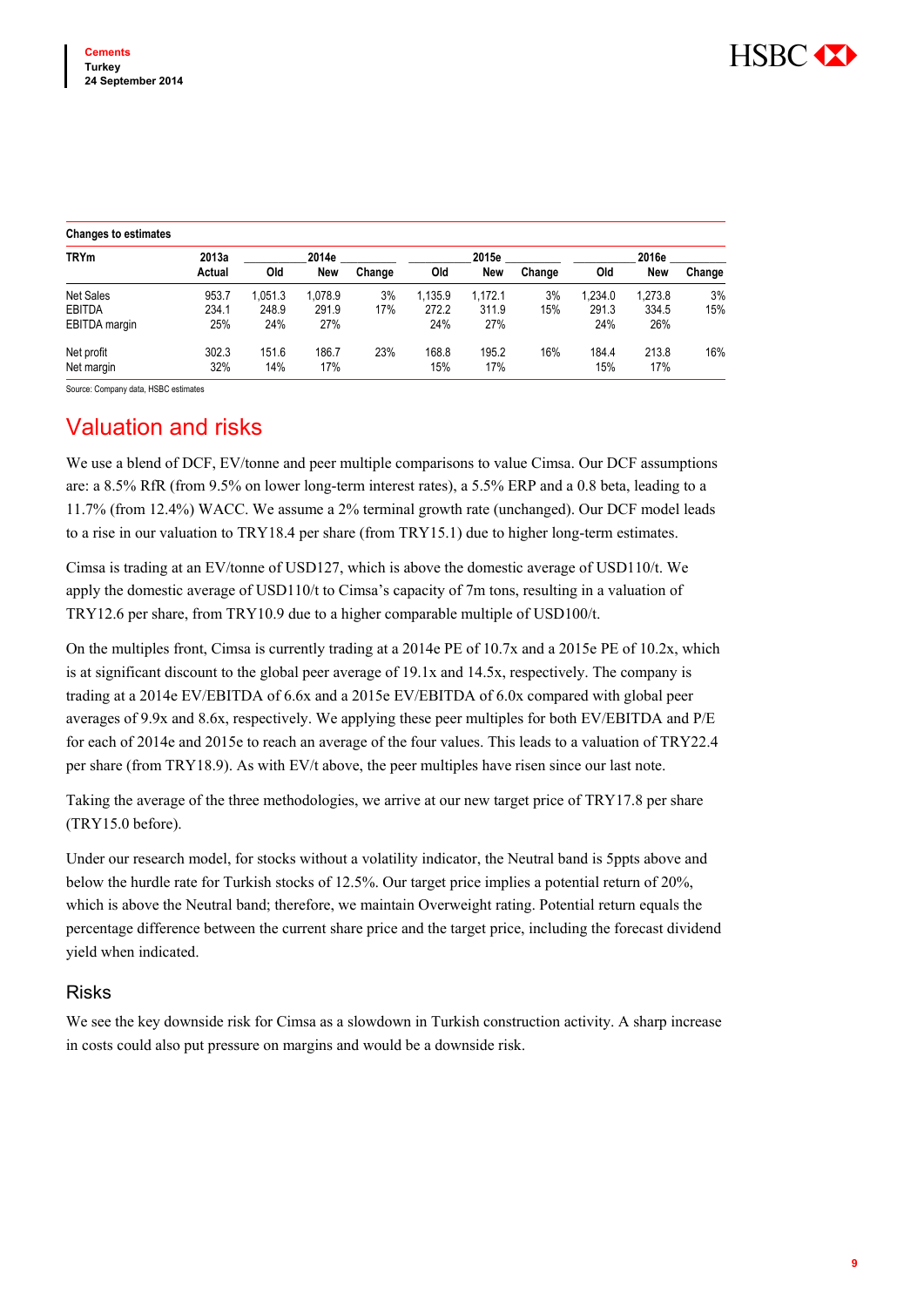

# Financials & valuation: Cimsa Channel Controller Controller Controller Controller Controller Controller Controller

| <b>Financial statements</b>  |          |          |          |          |  |  |  |  |  |
|------------------------------|----------|----------|----------|----------|--|--|--|--|--|
| Year to                      | 12/2013a | 12/2014e | 12/2015e | 12/2016e |  |  |  |  |  |
| Profit & loss summary (TRYm) |          |          |          |          |  |  |  |  |  |
| Revenue                      | 954      | 1,079    | 1,172    | 1,274    |  |  |  |  |  |
| <b>EBITDA</b>                | 234      | 292      | 312      | 335      |  |  |  |  |  |
| Depreciation & amortisation  | $-55$    | $-55$    | $-57$    | $-58$    |  |  |  |  |  |
| Operating profit/EBIT        | 179      | 237      | 255      | 276      |  |  |  |  |  |
| Net interest                 | $-23$    | -8       | $-16$    | $-14$    |  |  |  |  |  |
| <b>PBT</b>                   | 340      | 229      | 239      | 262      |  |  |  |  |  |
| <b>HSBC PBT</b>              | 340      | 229      | 239      | 262      |  |  |  |  |  |
| Taxation                     | $-38$    | $-41$    | $-43$    | $-47$    |  |  |  |  |  |
| Net profit                   | 302      | 187      | 195      | 214      |  |  |  |  |  |
| HSBC net profit              | 302      | 187      | 195      | 214      |  |  |  |  |  |
| Cash flow summary (TRYm)     |          |          |          |          |  |  |  |  |  |
| Cash flow from operations    | $-230$   | $-326$   | $-381$   | $-459$   |  |  |  |  |  |
| Capex                        | -70      | $-40$    | $-40$    | $-40$    |  |  |  |  |  |
| Cash flow from investment    | $-70$    | $-40$    | $-40$    | $-40$    |  |  |  |  |  |
| <b>Dividends</b>             | $-99$    | $-156$   | $-168$   | $-176$   |  |  |  |  |  |
| Change in net debt           | $-266$   | 35       | $-33$    | $-32$    |  |  |  |  |  |
| FCF equity                   | $-362$   | $-415$   | $-479$   | $-561$   |  |  |  |  |  |
| Balance sheet summary (TRYm) |          |          |          |          |  |  |  |  |  |
| Intangible fixed assets      | 169      | 168      | 167      | 167      |  |  |  |  |  |
| Tangible fixed assets        | 729      | 715      | 700      | 683      |  |  |  |  |  |
| <b>Current assets</b>        | 370      | 515      | 578      | 644      |  |  |  |  |  |
| Cash & others                | 40       | 150      | 183      | 215      |  |  |  |  |  |
| <b>Total assets</b>          | 1,440    | 1,579    | 1,626    | 1,675    |  |  |  |  |  |
| Operating liabilities        | 142      | 103      | 121      | 129      |  |  |  |  |  |
| Gross debt                   | 123      | 268      | 268      | 268      |  |  |  |  |  |
| Net debt                     | 83       | 118      | 85       | 53       |  |  |  |  |  |
| Shareholders funds           | 1,081    | 1,112    | 1,139    | 1,177    |  |  |  |  |  |
| Invested capital             | 1,086    | 1,145    | 1,142    | 1,149    |  |  |  |  |  |

| Ratio, growth and per share analysis |          |          |                |          |  |  |  |
|--------------------------------------|----------|----------|----------------|----------|--|--|--|
| Year to                              | 12/2013a | 12/2014e | 12/2015e       | 12/2016e |  |  |  |
| Y-o-y % change                       |          |          |                |          |  |  |  |
| Revenue                              | 11.3     | 13.1     | 8.6            | 8.7      |  |  |  |
| <b>FRITDA</b>                        | 11.8     | 247      | 6.8            | 7.3      |  |  |  |
| Operating profit                     | 9.5      | 31.8     | 7.9            | 8.3      |  |  |  |
| <b>PBT</b>                           | 145.5    | $-32.7$  | 4.5            | 9.6      |  |  |  |
| <b>HSBC FPS</b>                      | 162.1    | $-38.2$  | 4.5            | 9.6      |  |  |  |
| Ratios (%)                           |          |          |                |          |  |  |  |
| Revenue/IC (x)                       | 0.9      | 1.0      | 1 <sub>0</sub> | 1.1      |  |  |  |
| <b>ROIC</b>                          | 15.1     | 174      | 18.3           | 19.8     |  |  |  |
| <b>ROE</b>                           | 29.2     | 17.0     | 17.3           | 18.5     |  |  |  |
| <b>ROA</b>                           | 21.5     | 13.5     | 13.5           | 14.3     |  |  |  |
| EBITDA margin                        | 24.5     | 27.1     | 26.6           | 26.3     |  |  |  |
| Operating profit margin              | 18.8     | 21.9     | 21.8           | 21.7     |  |  |  |
| EBITDA/net interest (x)              | 10.0     | 38.0     | 19.6           | 23.4     |  |  |  |
| Net debt/equity                      | 7.4      | 10.2     | 7.2            | 4.3      |  |  |  |
| Net debt/EBITDA (x)                  | 04       | 04       | 0.3            | 0.2      |  |  |  |
| CF from operations/net debt          |          |          |                |          |  |  |  |
| Per share data (TRY)                 |          |          |                |          |  |  |  |
| EPS Rep (fully diluted)              | 2.24     | 1.38     | 1.44           | 1.58     |  |  |  |
| HSBC EPS (fully diluted)             | 2.24     | 1.38     | 1.44           | 1.58     |  |  |  |
| <b>DPS</b>                           | 0.73     | 1.15     | 1.24           | 1.30     |  |  |  |
| Book value                           | 8.00     | 8.23     | 8.43           | 8.71     |  |  |  |
|                                      |          |          |                |          |  |  |  |

| Valuation data     |          |          |          |          |
|--------------------|----------|----------|----------|----------|
| Year to            | 12/2013a | 12/2014e | 12/2015e | 12/2016e |
| EV/sales           | 2.0      | 1.8      | 1.6      | 1.5      |
| EV/EBITDA          | 8.2      | 6.6      | 6.1      | 5.6      |
| EV/IC              | 1.8      | 17       | 17       | 16       |
| PF*                | 6.6      | 10.7     | 10.2     | 9.4      |
| P/Book value       | 1.8      | 1.8      | 18       | 17       |
| FCF yield (%)      | $-19.8$  | $-22.8$  | $-26.4$  | $-30.8$  |
| Dividend yield (%) | 4.9      | 7.8      | 8.4      | 8.8      |

Note: \* = Based on HSBC EPS (fully diluted)

| <b>Issuer information</b> |            |                 |                         |            |                     |
|---------------------------|------------|-----------------|-------------------------|------------|---------------------|
| Share price               | (TRY)14.80 |                 | Target price            | (TRY)17.80 |                     |
| Reuters (Equity)          |            | CIMSA.IS        | Bloomberg (Equity)      |            | <b>CIMSA TI</b>     |
| Market cap (USDm)         |            | 890             | Market cap (TRYm)       |            | 1.999               |
| Free float (%)            |            | 27              | Enterprise value (TRYm) |            | 1936                |
| Country                   |            | Turkey          | Sector                  |            | <b>CONSTRUCTION</b> |
|                           |            |                 |                         |            | <b>MATERIALS</b>    |
| Analyst                   |            | Patrick Gaffney | Contact                 |            | +966 1 299 2100     |



Note: price at close of 22 Sep 2014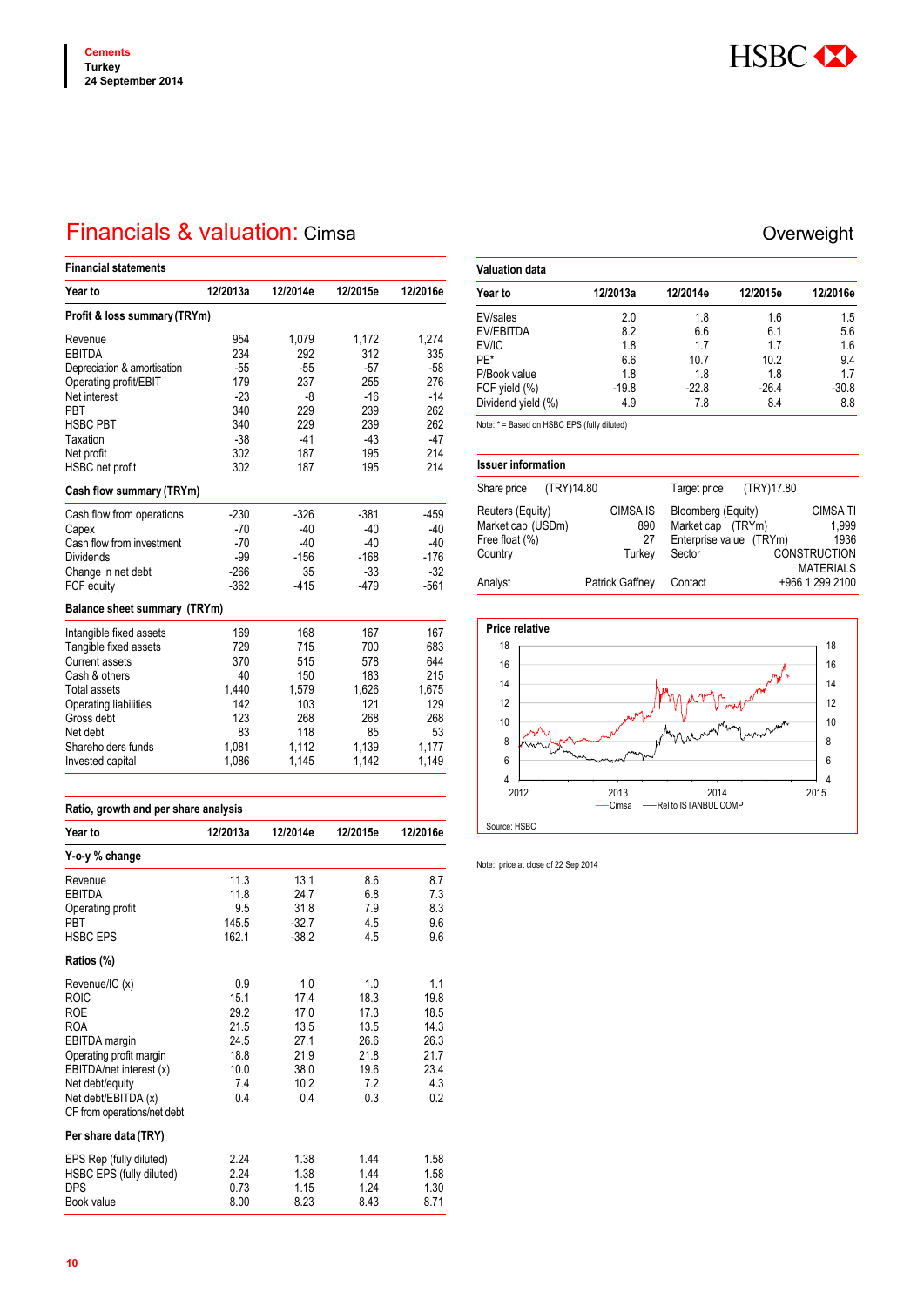

# Disclosure appendix

## Analyst Certification

The following analyst(s), economist(s), and/or strategist(s) who is(are) primarily responsible for this report, certifies(y) that the  $\phi$  opinion(s) on the subject security(ies) or issuer(s) and/or any other views or forecasts expressed herein accurately reflect their personal view(s) and that no part of their compensation was, is or will be directly or indirectly related to the specific recommendation(s) or views contained in this research report: Patrick Gaffney

### Important disclosures

### **Equities: Stock ratings and basis for financial analysis**

HSBC believes that investors utilise various disciplines and investment horizons when making investment decisions, which depend largely on individual circumstances such as the investor's existing holdings, risk tolerance and other considerations. Given these differences, HSBC has two principal aims in its equity research: 1) to identify long-term investment opportunities based on particular themes or ideas that may affect the future earnings or cash flows of companies on a 12 month time horizon; and 2) from time to time to identify short-term investment opportunities that are derived from fundamental, quantitative, technical or event-driven techniques on a 0-3 month time horizon and which may differ from our long-term investment rating. HSBC has assigned ratings for its long-term investment opportunities as described below.

This report addresses only the long-term investment opportunities of the companies referred to in the report. As and when HSBC publishes a short-term trading idea the stocks to which these relate are identified on the website at www.hsbcnet.com/research. Details of these short-term investment opportunities can be found under the Reports section of this website.

HSBC believes an investor's decision to buy or sell a stock should depend on individual circumstances such as the investor's existing holdings and other considerations. Different securities firms use a variety of ratings terms as well as different rating systems to describe their recommendations. Investors should carefully read the definitions of the ratings used in each research report. In addition, because research reports contain more complete information concerning the analysts' views, investors should carefully read the entire research report and should not infer its contents from the rating. In any case, ratings should not be used or relied on in isolation as investment advice.

### Rating definitions for long-term investment opportunities

### **Stock ratings**

HSBC assigns ratings to its stocks in this sector on the following basis:

For each stock we set a required rate of return calculated from the cost of equity for that stock's domestic or, as appropriate, regional market established by our strategy team. The price target for a stock represents the value the analyst expects the stock to reach over our performance horizon. The performance horizon is 12 months. For a stock to be classified as Overweight, the potential return, which equals the percentage difference between the current share price and the target price, including the forecast dividend yield when indicated, must exceed the required return by at least 5 percentage points over the next 12 months (or 10 percentage points for a stock classified as Volatile\*). For a stock to be classified as Underweight, the stock must be expected to underperform its required return by at least 5 percentage points over the next 12 months (or 10 percentage points for a stock classified as Volatile\*). Stocks between these bands are classified as Neutral.

Our ratings are re-calibrated against these bands at the time of any 'material change' (initiation of coverage, change of volatility status or change in price target). Notwithstanding this, and although ratings are subject to ongoing management review, expected returns will be permitted to move outside the bands as a result of normal share price fluctuations without necessarily triggering a rating change.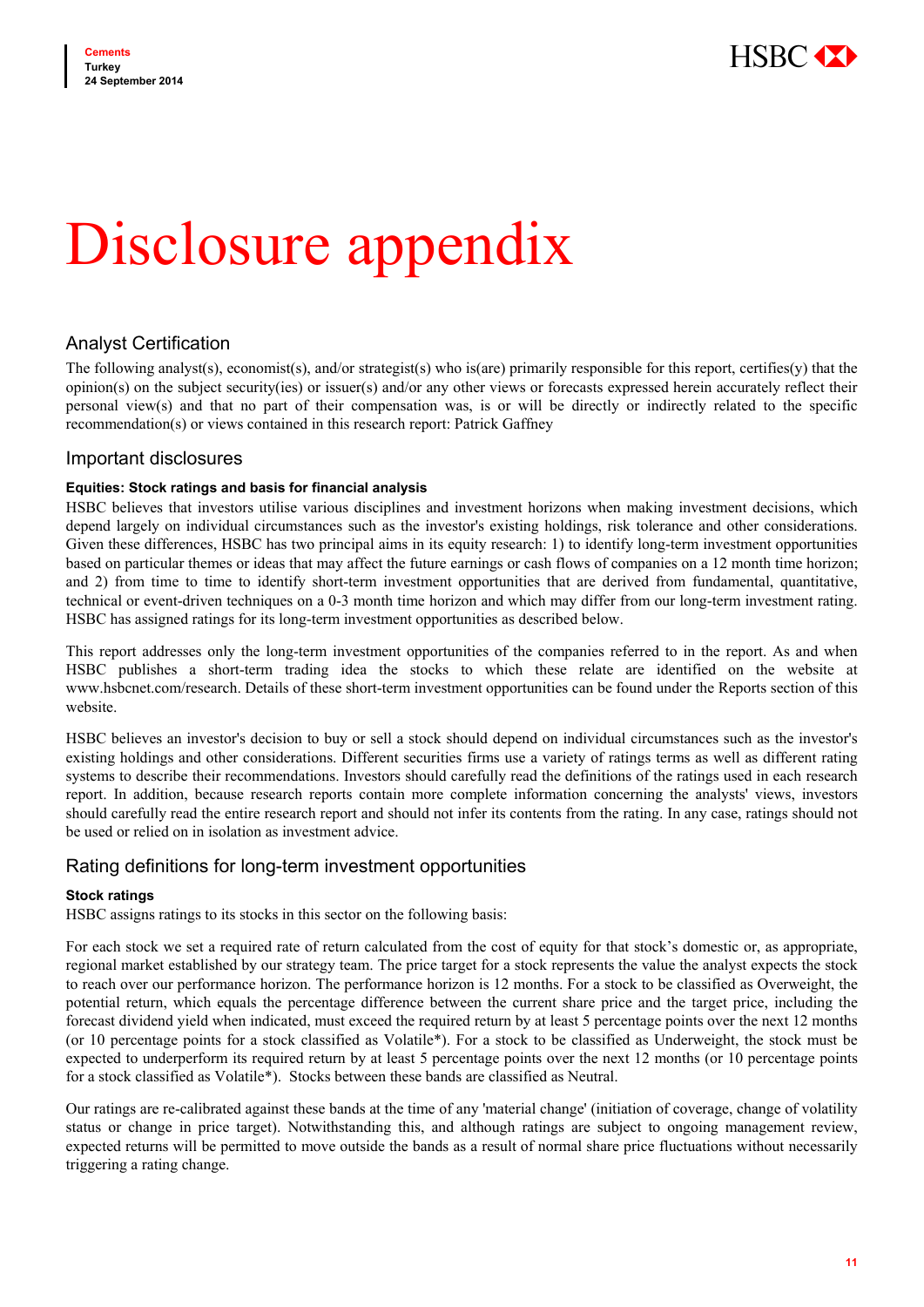

\*A stock will be classified as volatile if its historical volatility has exceeded 40%, if the stock has been listed for less than 12 months (unless it is in an industry or sector where volatility is low) or if the analyst expects significant volatility. However, stocks which we do not consider volatile may in fact also behave in such a way. Historical volatility is defined as the past month's average of the daily 365-day moving average volatilities. In order to avoid misleadingly frequent changes in rating, however, volatility has to move 2.5 percentage points past the 40% benchmark in either direction for a stock's status to change.

### Rating distribution for long-term investment opportunities

| As of 19 September 2014, the distribution of all ratings published is as follows: |     |                                                          |  |  |
|-----------------------------------------------------------------------------------|-----|----------------------------------------------------------|--|--|
| <b>Overweight</b> (Buy)                                                           | 44% | (30% of these provided with Investment Banking Services) |  |  |
| <b>Neutral (Hold)</b>                                                             | 38% | (29% of these provided with Investment Banking Services) |  |  |
| <b>Underweight (Sell)</b>                                                         | 18% | (21% of these provided with Investment Banking Services) |  |  |

### Share price and rating changes for long-term investment opportunities



| From                | To         | <b>Date</b>       |
|---------------------|------------|-------------------|
| Overweight          | Neutral    | 26 September 2013 |
| Neutral             | Overweight | 02 May 2014       |
| <b>Target Price</b> | Value      | Date              |
| Price 1             | 11.00      | 05 October 2011   |
| Price 2             | 12.00      | 12 March 2012     |
| Price 3             | 11.70      | 16 May 2012       |
| Price 4             | 13.00      | 26 February 2013  |
| Price 5             | 13.20      | 30 April 2013     |
| Price 6             | 14.40      | 15 May 2013       |
| Price 7             | 13.90      | 26 September 2013 |
| Price 8             | 15.00      | 02 May 2014       |

15 13 1 million who 11 9 7 5 3 1 Sep-10 Sep-11 Sep-12 Sep-13 Sep-14Sep-09 rce: HSB

Akcansa (AKCNS.IS) Share Price performance TRY Vs HSBC rating history

| Recommendation & price target history |         |                   |  |  |
|---------------------------------------|---------|-------------------|--|--|
| From                                  | To      | <b>Date</b>       |  |  |
| Overweight                            | Neutral | 12 March 2012     |  |  |
| <b>Target Price</b>                   | Value   | Date              |  |  |
| Price 1                               | 8.50    | 05 October 2011   |  |  |
| Price 2                               | 9.00    | 12 March 2012     |  |  |
| Price 3                               | 8.85    | 16 May 2012       |  |  |
| Price 4                               | 11.10   | 26 February 2013  |  |  |
| Price 5                               | 11.55   | 30 April 2013     |  |  |
| Price 6                               | 12.75   | 15 May 2013       |  |  |
| Price 7                               | 11.30   | 26 September 2013 |  |  |
| Price 8                               | 13.20   | 02 May 2014       |  |  |

Source: HSBC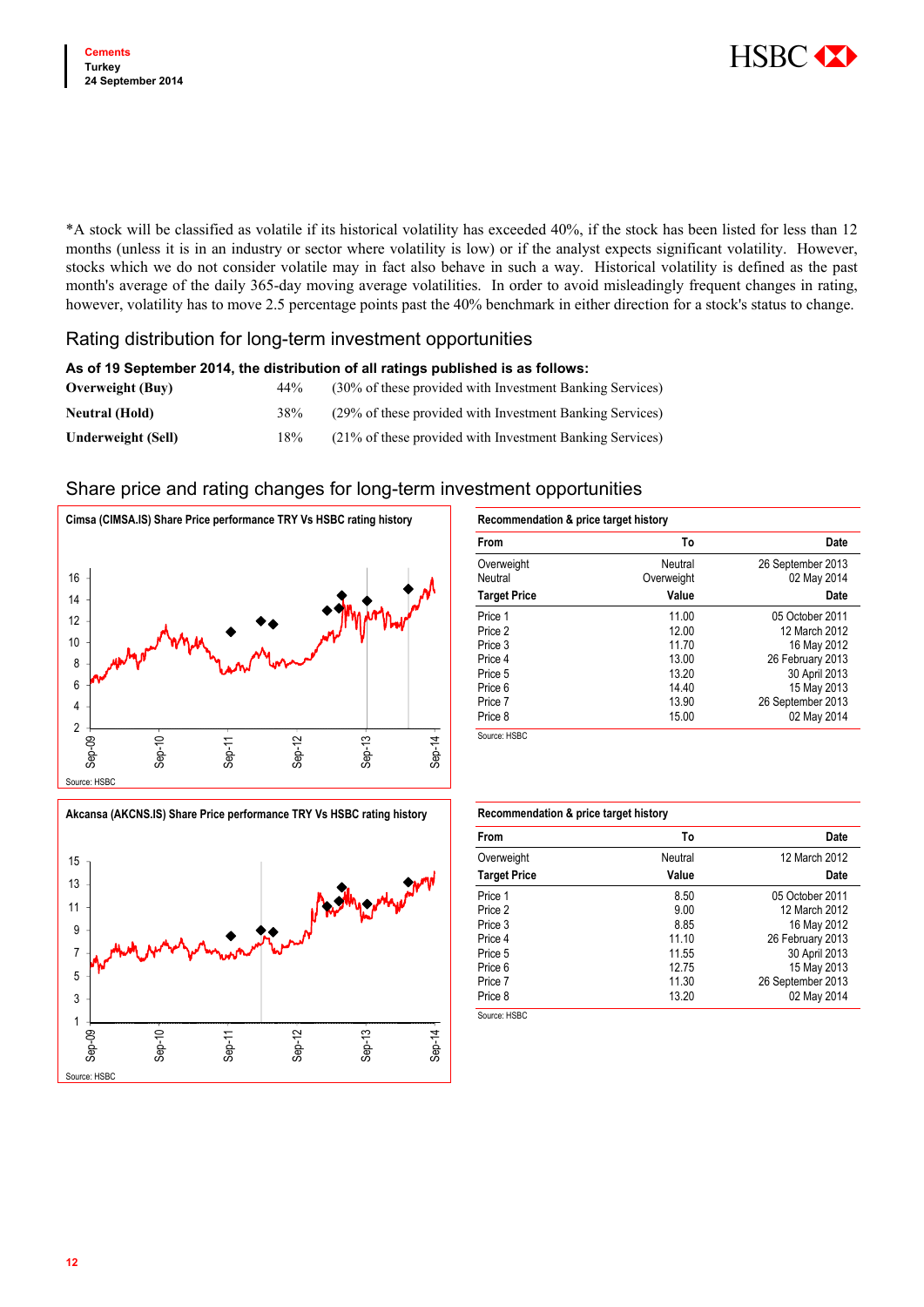

## HSBC & Analyst disclosures

None of the below disclosures applies to any of the stocks featured in this report.

- 1 HSBC has managed or co-managed a public offering of securities for this company within the past 12 months.
- 2 HSBC expects to receive or intends to seek compensation for investment banking services from this company in the next 3 months.
- 3 At the time of publication of this report, HSBC Securities (USA) Inc. is a Market Maker in securities issued by this company.
- 4 As of 31 August 2014 HSBC beneficially owned 1% or more of a class of common equity securities of this company.
- 5 As of 31 July 2014, this company was a client of HSBC or had during the preceding 12 month period been a client of and/or paid compensation to HSBC in respect of investment banking services.
- 6 As of 31 July 2014, this company was a client of HSBC or had during the preceding 12 month period been a client of and/or paid compensation to HSBC in respect of non-investment banking securities-related services.
- 7 As of 31 July 2014, this company was a client of HSBC or had during the preceding 12 month period been a client of and/or paid compensation to HSBC in respect of non-securities services.
- 8 A covering analyst/s has received compensation from this company in the past 12 months.
- 9 A covering analyst/s or a member of his/her household has a financial interest in the securities of this company, as detailed below.
- 10 A covering analyst/s or a member of his/her household is an officer, director or supervisory board member of this company, as detailed below.
- 11 At the time of publication of this report, HSBC is a non-US Market Maker in securities issued by this company and/or in securities in respect of this company

HSBC and its affiliates will from time to time sell to and buy from customers the securities/instruments (including derivatives) of companies covered in HSBC Research on a principal or agency basis.

Analysts, economists, and strategists are paid in part by reference to the profitability of HSBC which includes investment banking revenues.

Whether, or in what time frame, an update of this analysis will be published is not determined in advance.

For disclosures in respect of any company mentioned in this report, please see the most recently published report on that company available at www.hsbcnet.com/research.

### Additional disclosures

- 1 This report is dated as at 24 September 2014.
- 2 All market data included in this report are dated as at close 22 September 2014, unless otherwise indicated in the report.
- 3 HSBC has procedures in place to identify and manage any potential conflicts of interest that arise in connection with its Research business. HSBC's analysts and its other staff who are involved in the preparation and dissemination of Research operate and have a management reporting line independent of HSBC's Investment Banking business. Information Barrier procedures are in place between the Investment Banking and Research businesses to ensure that any confidential and/or price sensitive information is handled in an appropriate manner.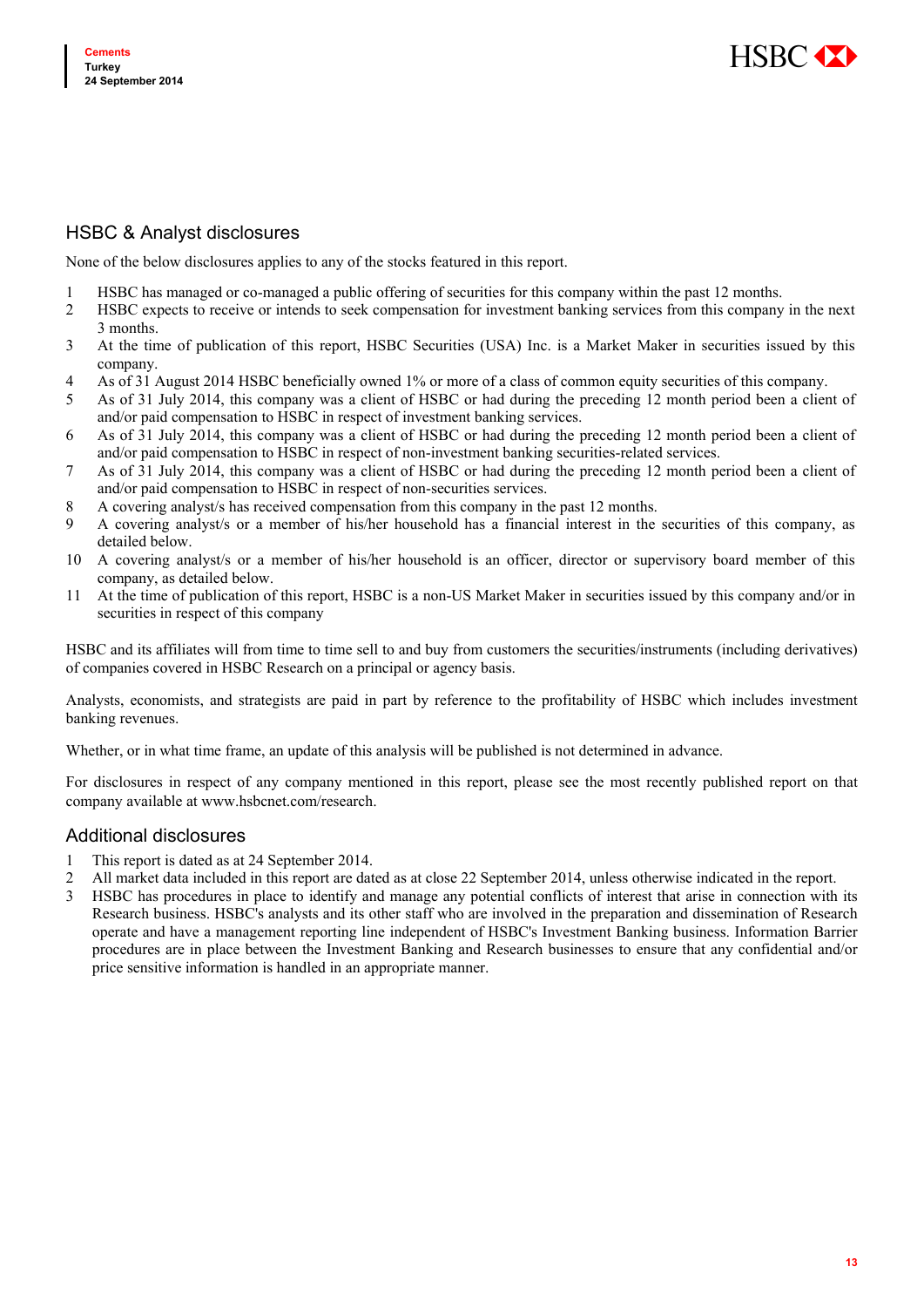

# Disclaimer

### *\* Legal entities as at 30 May 2014*

*'UAE' HSBC Bank Middle East Limited, Dubai; 'HK' The Hongkong and Shanghai Banking Corporation Limited, Hong Kong; 'TW' HSBC Securities (Taiwan) Corporation Limited; 'CA' HSBC Bank Canada, Toronto; HSBC Bank, Paris Branch; HSBC France; 'DE' HSBC Trinkaus & Burkhardt AG, Düsseldorf; 000 HSBC Bank (RR), Moscow; 'IN' HSBC Securities and Capital Markets (India) Private Limited, Mumbai; 'JP' HSBC Securities (Japan) Limited, Tokyo; 'EG' HSBC Securities Egypt SAE, Cairo; 'CN' HSBC Investment Bank Asia Limited, Beijing Representative Office; The Hongkong and Shanghai Banking Corporation Limited, Singapore Branch; The Hongkong and Shanghai Banking Corporation Limited, Seoul Securities Branch; The Hongkong and Shanghai Banking Corporation Limited, Seoul Branch; HSBC Securities (South Africa) (Pty) Ltd, Johannesburg; HSBC Bank plc, London, Madrid, Milan, Stockholm, Tel Aviv; 'US' HSBC Securities (USA) Inc, New York; HSBC Yatirim Menkul Degerler AS, Istanbul; HSBC México, SA, Institución de Banca Múltiple, Grupo Financiero HSBC; HSBC Bank Brasil SA – Banco Múltiplo; HSBC Bank Australia Limited; HSBC Bank Argentina SA; HSBC Saudi Arabia Limited; The Hongkong and Shanghai Banking Corporation Limited, New Zealand Branch incorporated in Hong Kong SAR; The Hongkong and Shanghai Banking Corporation Limited, Bangkok Branch* 

**Issuer of report HSBC Saudi Arabia Limited** PO Box 9084 Riyadh 11413 Kingdom of Saudi Arabia. Telephone: +(966-1) 299 2101, +(966-1)299 2402 Fax: +(9661) 299 2106 Website: www.research.hsbc.com

In Kingdom of Saudi Arabia (KSA) this document has been approved by HSBC Saudi Arabia Limited ("HSBC"), Authorized Person by the local regulators "Capital Market Authority", for the information of its customers. Investors not resident in KSA may hold stock through mutual funds, which are managed and registered in KSA and are subject to the regulations of Capital Markets Authority.

In the UK this report may only be distributed to persons of a kind described in Article 19(5) of the Financial Services and Markets Act 2000 (Financial Promotion) Order 2005. The protections afforded by the UK regulatory regime are available only to those dealing with a representative of HSBC Bank plc in the UK. It is not intended for Private Customers in the UK. If this research is received by a customer of an affiliate of HSBC, its provision to the recipient is subject to the terms of business in place between the recipient and such affiliate. In Australia, this publication has been distributed by The Hongkong and Shanghai Banking Corporation Limited (ABN 65 117 925 970, AFSL 301737) for the general information of its "wholesale" customers (as defined in the Corporations Act 2001). Where distributed to retail customers, this research is distributed by HSBC Bank Australia Limited (AFSL No. 232595). These respective entities make no representations that the products or services mentioned in this document are available to persons in Australia or are necessarily suitable for any particular person or appropriate in accordance with local law. No consideration has been given to the particular investment objectives, financial situation or particular needs of any recipient. This publication is distributed in New Zealand by The Hongkong and Shanghai Banking Corporation Limited, New Zealand Branch incorporated in Hong Kong SAR.

This publication has been distributed in Japan by HSBC Securities (Japan) Limited. It may not be further distributed, in whole or in part, for any purpose. In Hong Kong, this document has been distributed by The Hongkong and Shanghai Banking Corporation Limited in the conduct of its Hong Kong regulated business for the information of its institutional and professional customers; it is not intended for and should not be distributed to retail customers in Hong Kong. The Hongkong and Shanghai Banking Corporation Limited makes no representations that the products or services mentioned in this document are available to persons in Hong Kong or are necessarily suitable for any particular person or appropriate in accordance with local law. All inquiries by such recipients must be directed to The Hongkong and Shanghai Banking Corporation Limited. HSBC Securities (USA) Inc. accepts responsibility for this research report prepared by its foreign affiliate. All U.S. persons receiving this report and wishing to effect transactions in any security discussed herein should do so with HSBC Securities (USA) Inc. in the United States and not with the foreign affiliate, the issuer of this report. In Singapore, this publication is distributed by The Hongkong and Shanghai Banking Corporation Limited, Singapore Branch for the general information of institutional investors or other persons specified in Sections 274 and 304 of the Securities and Futures Act (Chapter 289) ("SFA") and accredited investors and other persons in accordance with the conditions specified in Sections 275 and 305 of the SFA. This publication is not a prospectus as defined in the SFA. It may not be further distributed in whole or in part for any purpose. The Hongkong and Shanghai Banking Corporation Limited Singapore Branch is regulated by the Monetary Authority of Singapore. Recipients in Singapore should contact a "Hongkong and Shanghai Banking Corporation Limited, Singapore Branch" representative in respect of any matters arising from, or in connection with this report. In Korea, this publication is distributed by either The Hongkong and Shanghai Banking Corporation Limited, Seoul Securities Branch ("HBAP SLS") or The Hongkong and Shanghai Banking Corporation Limited, Seoul Branch ("HBAP SEL") for the general information of professional investors specified in Article 9 of the Financial Investment Services and Capital Markets Act ("FSCMA"). This publication is not a prospectus as defined in the FSCMA. It may not be further distributed in whole or in part for any purpose. Both HBAP SLS and HBAP SEL are regulated by the Financial Services Commission and the Financial Supervisory Service of Korea.

This document is not and should not be construed as an offer to sell or the solicitation of an offer to purchase or subscribe for any investment. HSBC has based this document on information obtained from sources it believes to be reliable but which it has not independently verified; HSBC makes no guarantee, representation or warranty and accepts no responsibility or liability as to its accuracy or completeness. The opinions contained within the report are based upon publicly available information at the time of publication and are subject to change without notice. Past performance is not necessarily a guide to future performance. The value of any investment or income may go down as well as up and you may not get back the full amount invested. Where an investment is denominated in a currency other than the local currency of the recipient of the research report, changes in the exchange rates may have an adverse effect on the value, price or income of that investment. In case of investments for which there is no recognised market it may be difficult for investors to sell their investments or to obtain reliable information about its value or the extent of the risk to which it is exposed.

In Canada, this document has been distributed by HSBC Bank Canada and/or its affiliates. Where this document contains market updates/overviews, or similar materials (collectively deemed "Commentary" in Canada although other affiliate jurisdictions may term "Commentary" as either "macro-research" or "research"), the Commentary is not an offer to sell, or a solicitation of an offer to sell or subscribe for, any financial product or instrument (including, without limitation, any currencies, securities, commodities or other financial instruments).

© Copyright 2014, HSBC Saudi Arabia Limited, ALL RIGHTS RESERVED. No part of this publication may be reproduced, stored in a retrieval system, or transmitted, on any form or by any means, electronic, mechanical, photocopying, recording, or otherwise, without the prior written permission of HSBC Saudi Arabia Limited 105/10/2004 MICA (P) 157/06/2014, MICA (P) 171/04/2014 and MICA (P) 077/01/2014